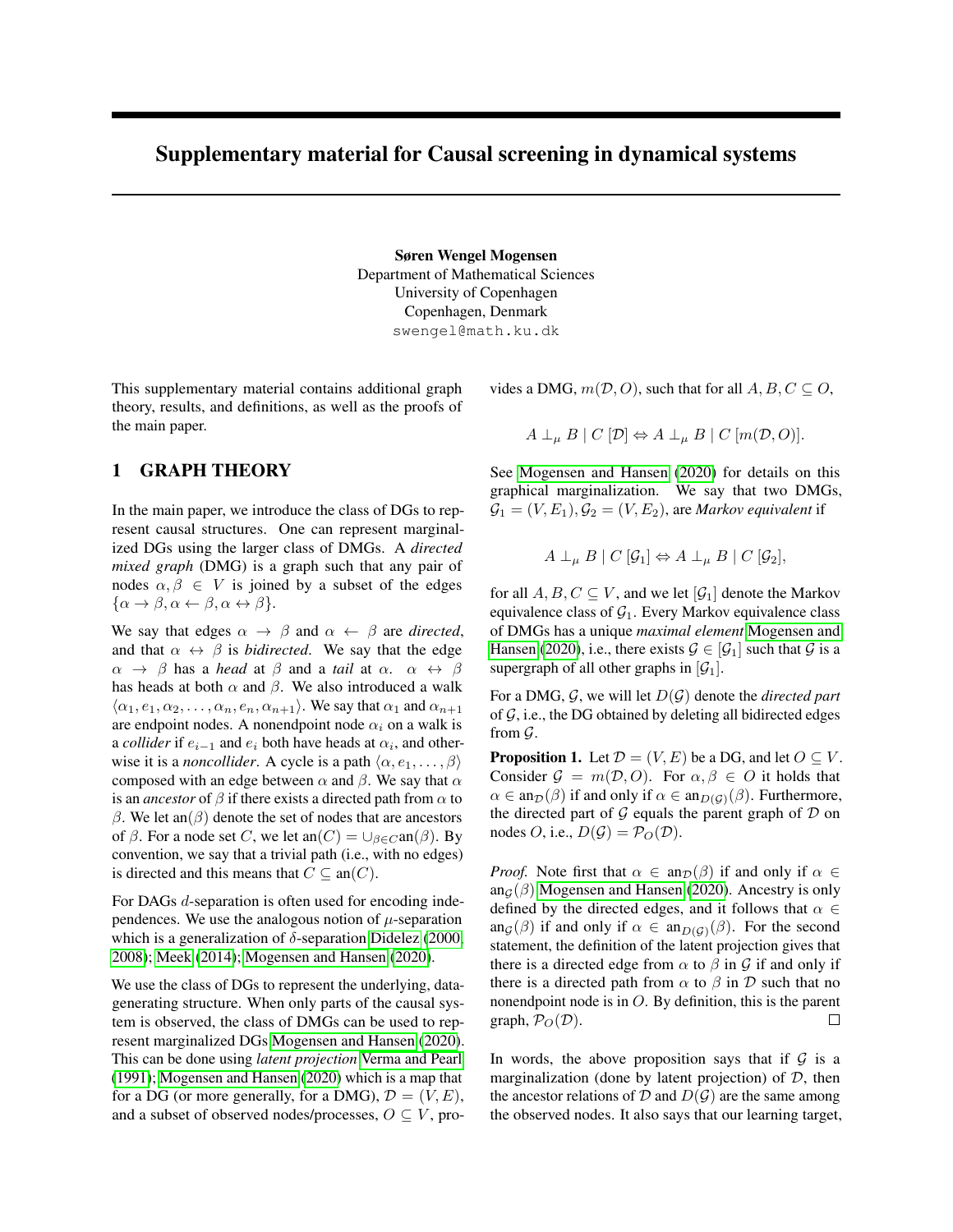the parent graph, is actually the directed part of the latent projection on the observed nodes. In the next subsection, we use this to describe what is actually identifiable from the induced independence model of a graph.

#### 1.1 MAXIMAL GRAPHS AND PARENT GRAPHS

Under faithfulness of the local independence model and the causal graph, we know that the maximal DMG is a correct representation of the local independence structure in the sense that it encodes exactly the local independences that hold in the local independence model. From the maximal DMG, one can use results on equivalence classes of DMGs to obtain every other DMG which encodes the observed local independences [\(Mogensen and Hansen,](#page-3-2) [2020\)](#page-3-2) and from this graph one can find the parent graph as simply the directed part. However, it may require an infeasible number of tests to output such a maximal DMG. This is not surprising, seeing that the learning target encodes this complete information on local independences.

Assume that  $\mathcal{D}_0 = (V, E)$  is the underlying causal graph and that  $\mathcal{G}_0 = (O, F), O \subseteq V$  is the marginalized graph over the observed variables, i.e., the latent projection of  $\mathcal{D}_0$ . In principle, we would like to output  $\mathcal{P}(\mathcal{D}_0) = D(\mathcal{G}_0)$ , the directed part of  $\mathcal{G}_0$ . However, no algorithm can in general output this graph by testing only local independences as Markov equivalent DMGs may not have the same parent graph. Within each Markov equivalence class of DMGs, there is a unique maximal graph. Let  $G$  denote the maximal graph which is Markov equivalent of  $\mathcal{G}_0$ . The DG  $D(\bar{\mathcal{G}})$  is a supergraph of  $D(\mathcal{G}_0)$ and we will say that a learning algorithm is complete if it is guaranteed to output  $D(\mathcal{G})$  as no algorithm testing local independence only can identify anything more than the equivalence class.

### 2 COMPLETE LEARNING

The CS algorithm provides sound learning of the parent graph of a general DMG under the assumption of ancestral faithfulness. For a subclass of DMGs, the algorithm actually provides complete learning. It is of interest to find sufficient graphical conditions to ensure that the algorithm removes an edge  $\alpha \rightarrow \beta$  which is not in the true parent graph. In this section, we state and prove one such condition which can be understood as 'the true parent set is always found for unconfounded processes'. We let D denote the output of the CS algorithm.

**Proposition 2.** If  $\alpha \nrightarrow_{\mathcal{G}_0} \beta$  and there is no  $\gamma \in V \setminus {\beta}$ such that  $\gamma \leftrightarrow_{\mathcal{G}_0} \beta$ , then  $\alpha \nrightarrow_{\mathcal{D}} \beta$ .

*Proof.* Let  $\mathcal{D}_1, \mathcal{D}_2, \ldots, \mathcal{D}_N$  denote the DGs that are con-

structed when running the algorithm by sequentially removing edges, starting from the complete DG,  $\mathcal{D}_1$ . Consider a connecting walk from  $\alpha$  to  $\beta$  in  $\mathcal{G}_0$ . It must be of the form  $\alpha \sim \ldots \sim \gamma \to \beta$ ,  $\gamma \neq \alpha$ . Under ancestral faithfulness, the edge  $\gamma \to \beta$  is in D, thus  $\gamma \in \text{pa}_{\mathcal{D}_i}(\beta)$ for all  $\mathcal{D}_i$  that occur during the algorithm, and therefore when  $\langle \alpha, \beta |$   $pa_{\mathcal{D}_i}(\beta) \setminus {\alpha} \rangle$  is tested, the walk is closed. Any walk from  $\alpha$  to  $\beta$  is of this form, thus also closed, and we have that  $\alpha \perp_{\mu} \beta \mid pa_{\mathcal{D}_i}(\beta)$  and therefore  $\langle \alpha, \beta \mid pa_{\mathcal{D}_i}(\beta) \setminus \{\alpha\}\rangle \in \mathcal{I}$ . The edge  $\alpha \to_{\mathcal{D}_i} \beta$  is removed and thus absent in the output graph, D.  $\Box$ 

### 3 ANCESTRY PROPAGATION

We state Subalgorithm [4](#page-1-0) here.

**input** : a local independence oracle for  $\mathcal{I}^O$  and a  $DG, \mathcal{D} = (O, E)$ output :a DG on nodes O initialize  $E_r = \emptyset$  as the empty edge set; foreach  $(\alpha, \beta, \gamma) \in V \times V \times V$  *such that*  $\alpha, \beta, \gamma$ *are all distinct* do **if**  $\alpha \sim_{\mathcal{D}} \beta$ ,  $\beta \rightarrow_{\mathcal{D}} \gamma$ , and  $\alpha \not\rightarrow_{\mathcal{D}} \gamma$  then if  $\langle \alpha, \gamma | \emptyset \rangle \in \mathcal{I}^{\mathcal{O}}$  then | update  $E_r = E_r \cup {\beta \rightarrow \gamma};$ end end end Update  $\mathcal{D} = (V, E \setminus E_r);$ return D

<span id="page-1-0"></span>

Composing Subalgorithm [1,](#page-0-0) Subalgorithm [4,](#page-1-0) and Subalgorithm [2](#page-0-0) is referred to as the causal screening, ancestry propagation (CSAP) algorithm. If we use Subalgorithm [3](#page-0-0) instead of Subalgorithm [4,](#page-1-0) we call it the CSAPC algorithm (C for cheap as this does not entail any additional independence tests compared to CS).

#### 4 APPLICATION AND SIMULATIONS

In this section, we provide some additional details about the c. elegans neuronal network and the simulations.

#### 4.1 C. ELEGANS NEURONAL NETWORK

For each connection between two neurons a different number of synapses are present (ranging from 1 to 37). We only consider connections with more than 4 synapses when we define the true underlying network. When sampling the subnetworks, highly connected neurons were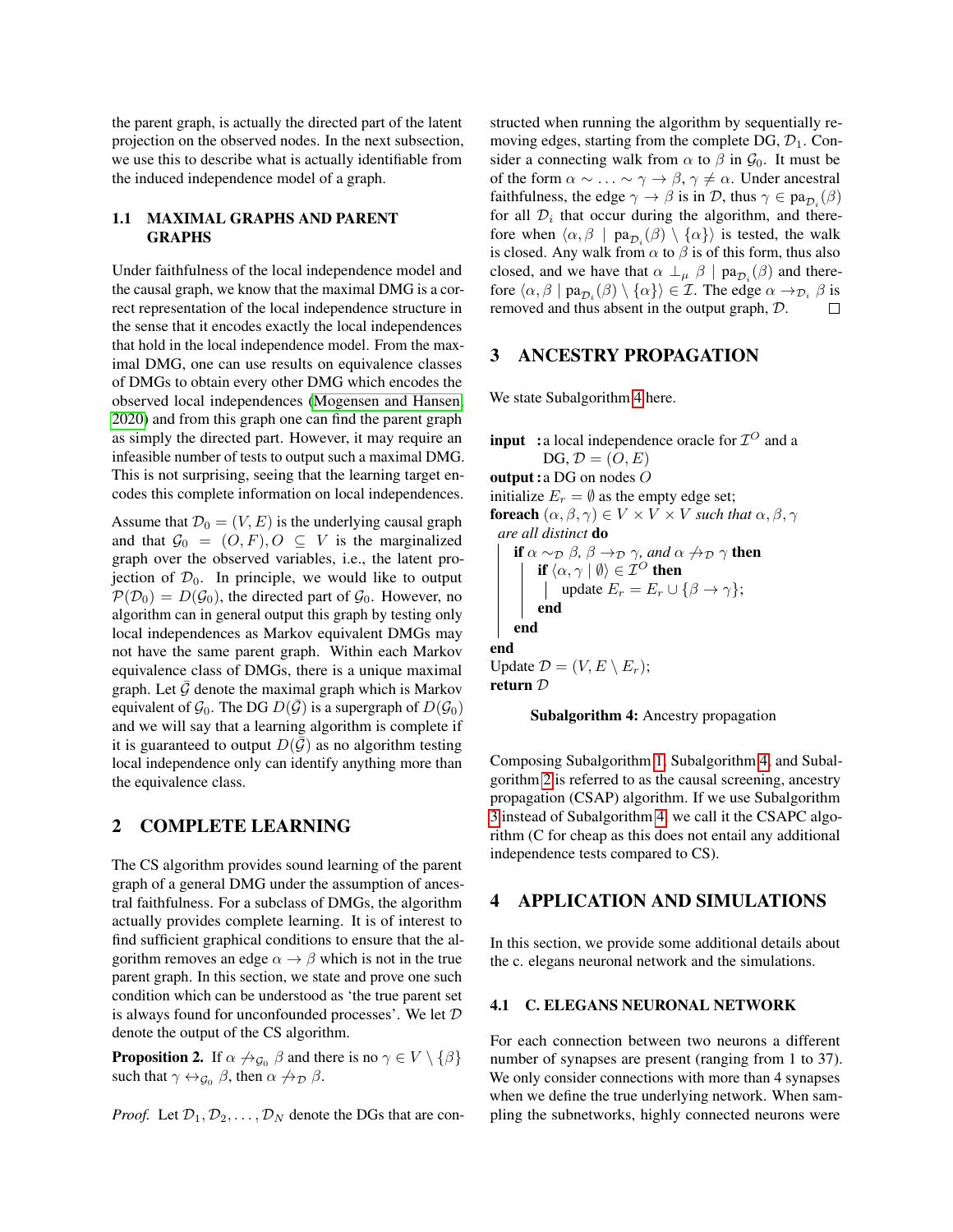sampled with higher probability to avoid a fully connected subnetwork when marginalizing.

#### 4.2 COMPARISON OF ALGORITHMS

As noted in the main paper, the dFCI algorithm solves a strictly harder problem. By using the additional graph theory in the supplementary material, we can understand the output of the dFCI algorithm as a supergraph of the maximal DMG,  $\bar{G}$ . There is also a version of the dFCI which is guaranteed to output not only a supergraph of  $\mathcal G$ , but the graph  $\mathcal G$  itself. Clearly, from the output of the dFCI algorithm, one can simply take the directed part of the output and this is a supergraph of the underlying parent graph.

## 5 PROOFS

In this section, we provide the proofs of the result in the main paper.

*Proof of Proposition [5.](#page-0-0)* Let D denote the causal graph. Assume first that  $\alpha \not\to_{\mathcal{D}} \beta$ . Then  $g^{\beta\alpha}$  is identically zero over the observation interval, and it follows directly from the functional form of  $\lambda_t^{\beta}$  that  $\alpha \not\rightarrow \beta \mid V \setminus \{\alpha\}$ . This shows that the local independence model satisfies the pairwise Markov property with respect to D.

If instead  $g^{\beta\alpha} \neq 0$  over J, there exists  $r \in J$  such that  $g^{\beta\alpha}(r) \neq 0$ . From continuity of  $g^{\beta\alpha}$  there exists a compact interval of positive measure,  $I \subseteq J$ , such that  $\inf_{s \in I} (g^{\beta \alpha}(s)) \geq g_{\min}^{\beta \alpha}$  and  $g_{\min}^{\beta \alpha} > 0$ . Let  $i_0$  and  $i_1$ denote the endpoints of this interval,  $i_0 < i_1$ . We consider now the events

$$
D_k=(N_{T-i_0}^\alpha-N_{T-i_1}^\alpha=k, N_T^\gamma=0\text{ for all }\gamma\in V\setminus\{\alpha\})
$$

 $k \in \mathbb{N}_0$ . Then under Assumption [4,](#page-0-0) for all k

$$
\lambda_T^{\beta} \mathbb{1}_{D_k} \geq \mathbb{1}_{D_k} \int_I g^{\beta \alpha} (T - s) \, \mathrm{d} N_s^{\alpha} \geq g_{\min}^{\beta \alpha} \cdot k \cdot \mathbb{1}_{D_k}.
$$

Assume for contradiction that  $\beta$  is locally independent of  $\alpha$  given  $V \setminus {\{\alpha\}}$ . Then  $\lambda_T^{\beta} = E(\lambda_T^{\beta} | \mathcal{F}_T^V) = E(\lambda_T^{\beta} |$  $\mathcal{F}_T^{V\setminus\{\alpha\}}$  $\binom{V}{T}$  is constant on  $\cup_k D_k$  and furthermore  $P(D_k) >$ 0 for all  $k$ . However, this contradicts the above inequality when  $k \to \infty$ . П

*Proof of Proposition [12.](#page-0-0)* Let D denote the DG which is output by the algorithm. We should then show that  $\mathcal{P}(\mathcal{D}_0) \subseteq \mathcal{D}$ . Assume that  $\alpha \to_{\mathcal{P}(\mathcal{D}_0)} \beta$ . In this case, there is a directed path from  $\alpha$  to  $\beta$  in  $\mathcal{D}_0$  such that no nonendpoint node on this directed walk is in  $O$  (the observed coordinates). Therefore for any  $C \subseteq O \setminus \{\alpha\}$  there exists a directed  $\mu$ -connecting walk from  $\alpha$  to  $\beta$  in  $\mathcal{D}_0$  and by ancestral faithfulness it follows that  $\langle \alpha, \beta | C \rangle \notin \mathcal{I}$ . The algorithm starts from the complete directed graph, and the above means that the directed edge from  $\alpha$  to  $\beta$  $\Box$ will not be removed.

*Proof of Corollary [13.](#page-0-0)* Consider some directed path from  $\alpha$  to  $\beta$  in  $\mathcal{D}_0$  on which no node is in C. Then there is also a directed path from  $\alpha$  to  $\beta$  on which no nodes is in C in the graph  $\mathcal{P}(\mathcal{D}_0)$ , and therefore also in the output graph using Proposition [12.](#page-0-0)  $\Box$ 

*Proof of Proposition [15.](#page-0-0)* Assume that there is a µconnecting walk from  $\alpha$  to  $\beta$  given  $\{\beta\}$ . If this walk has no colliders, then it is a directed trek, or can be reduced to one. Otherwise, assume that  $\gamma$  is the collider which is the closest to the endpoint  $\alpha$ . Then  $\gamma \in \text{an}(\beta)$ , and composing the subwalk from  $\alpha$  to  $\gamma$  with the directed path from  $\gamma$  to  $\beta$  gives a directed trek, or it can be reduced to one. On the other hand, assume there is a directed trek from  $\alpha$  to  $\beta$ . This is  $\mu$ -connecting from  $\alpha$  to  $\beta$  given  $\Box$  $\{\beta\}.$ 

*Proof of Proposition [17.](#page-0-0)* Assume  $\beta \rightarrow_{\mathcal{P}(\mathcal{D}_0)} \gamma$ . Subalgorithms [1](#page-0-0) and [2](#page-0-0) are both simple screening algorithms, and they will not remove this edge. Assume for contradiction that  $\beta \to \gamma$  is removed by Subalgorithm [3.](#page-0-0) Then there must exist  $\alpha \neq \beta, \gamma$  and a directed trek from  $\alpha$  to  $\beta$  in  $\mathcal{D}_0$ . On this directed trek,  $\gamma$  does not occur as this would imply a directed trek either from  $\alpha$  to  $\gamma$  or from  $\beta$  to  $\alpha$ , thus implying  $\alpha \rightarrow_{\mathcal{D}} \gamma$  or  $\beta \rightarrow_{\mathcal{D}} \alpha$ , respectively ( $\mathcal D$  is the output graph of Subalgorithm [1\)](#page-0-0). As  $\gamma$  does not occur on the trek, composing this trek with the edge  $\beta \rightarrow \gamma$ would give a directed trek from  $\alpha$  to  $\gamma$ . By faithfulness,  $\langle \alpha, \gamma | \gamma \rangle \notin \mathcal{I}$ , and this is a contradiction as  $\alpha \to \gamma$ would not have been removed during Subalgorithm 1.

We consider instead CSAP. Assume for contradiction that  $\beta \rightarrow \gamma$  is removed during Subalgorithm [4.](#page-1-0) There exists in  $\mathcal{D}_0$  either a directed trek from  $\alpha$  to  $\beta$  or a directed trek from  $\beta$  to  $\alpha$ . If  $\gamma$  is on this trek, then  $\gamma$  is not  $\mu$ -separated from  $\alpha$  given the empty set (recall that there are loops at all nodes, therefore also at  $\gamma$ ), and using faithfulness we conclude that  $\gamma$  is not on this trek. Composing it with the edge  $\beta \rightarrow \gamma$  would give a directed trek from  $\alpha$  to  $\gamma$  and using faithfulness we obtain a contradiction.  $\Box$ 

#### References

<span id="page-2-0"></span>Vanessa Didelez. *Graphical Models for Event History Analysis based on Local Independence*. PhD thesis, Universität Dortmund, 2000.